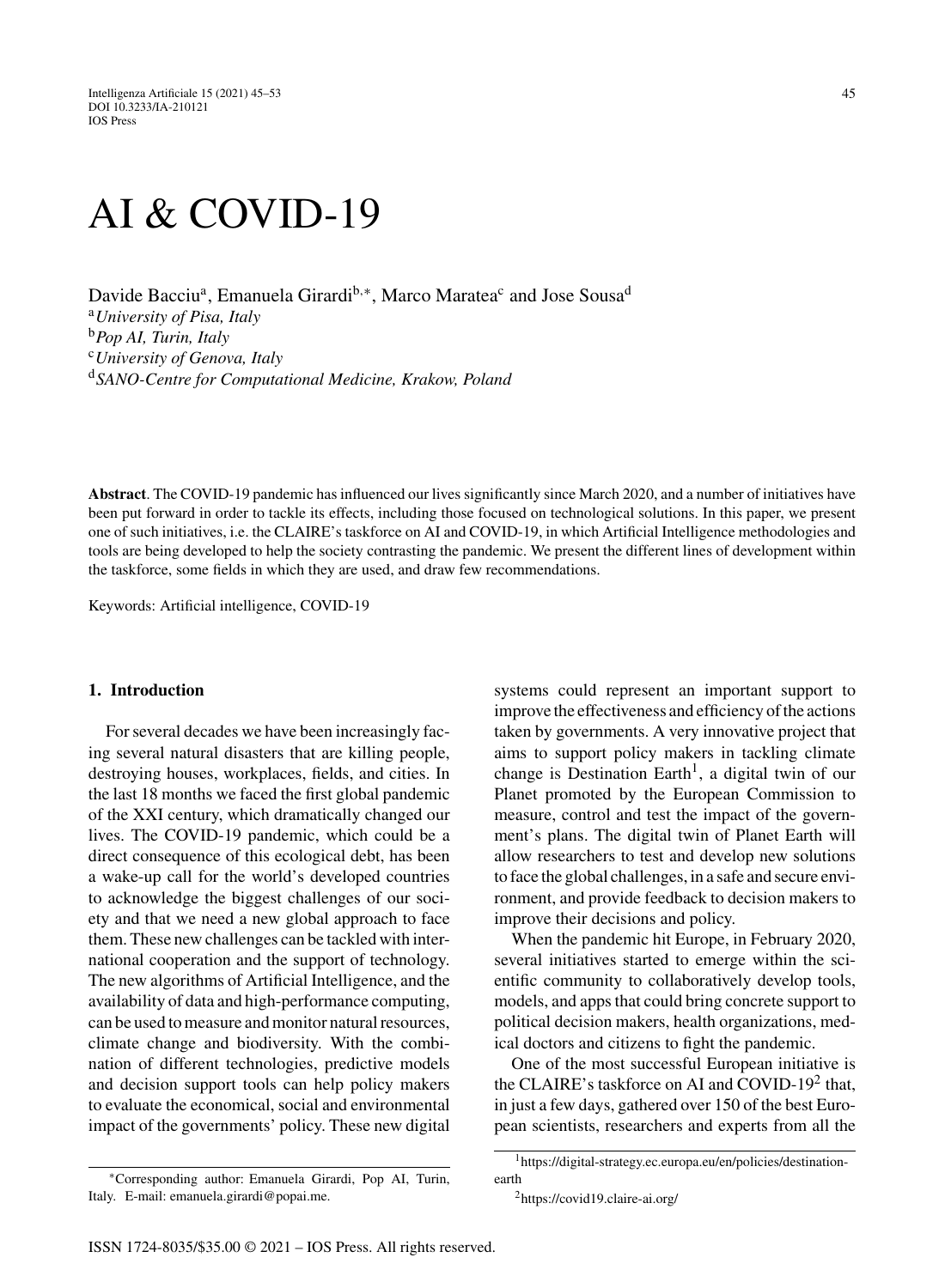fields of Artificial Intelligence. They worked together to contrast the pandemic leveraging Artificial Intelligence technologies. Organized in seven working groups according to the different expertise of the participants, the taskforce addressed these main topics:

- 1. Epidemiological data analysis
- 2. Mobility and monitoring data analysis
- 3. Bioinformatics
- 4. Image analysis
- 5. Social dynamics and networks monitoring
- 6. Robotics
- 7. Scheduling and resource management

This article analyses the results and difficulties faced by these groups and in addition considers how Artificial Intelligence technologies have been used in the following fields to fight the pandemic:

- 1. Patient clinical data analysis
- 2. Tracing apps
- 3. Artificial Intelligence and vaccine

## **2. Case studies and AI application to counter the pandemic**

In this section we report a number of topics, with related case studies and Artificial Intelligence applications, that have been put in place in order to counter the COVID-19 pandemic. We will devote one paragraph to each topic.

*Epidemiological data analysis.* Recently, epidemiological modeling made a lot of progress. The quite simple compartment models, such as SIR [31] and SEIR [25] models that look at the epidemic at a macroscopic view, have now been extended to metapopulation models and Individual Based Models (IBM), also referred to as agent based models [25]. While the meta-population models allow instantiating compartment models for subpopulations based on e.g., age and location, and express their interactions, IBMs allow to capture important details that have an impact on how the epidemic evolves. They allow modeling important heterogeneity of the population and to not only get insight in how the epidemic is going to unfold in expectation, so what is the average outcome, but also the spread of the possible outcomes. Therefore, providing much richer information. Another important difference between the compartment models and the IBMs is that the former are predictive models, while the latter can be seen as

prescriptive models and allow to predict the outcome of measurements or policies. Therefore, they are an important tool for policy makers, as understanding the dynamics of an epidemic is not easy, given that its behavior is exponential. Moreover, the system has also a significant time delay, meaning that the effect of measurements only become clear after some time. For COVID-19 this is from 2 to 3 weeks.

Artificial Intelligence (AI) has contributed to the field in several ways. First, in the fitting of the models. The more complex the models are, the more data are needed to instantiate the models. Moreover, not all data can be measured directly. In the case of COVID-19, we know that there are quite some asymptomatic patients, which are often not tested but who contributes to the spreading of the virus. In machine learning terms we speak about hidden variables, which need to be estimated. The fact that data are not that uniformly collected over the different countries, and moreover testing strategies are changing over time even within a country, makes this a challenging problem. Second, as the models become more complex, the traditional methods used by epidemiologists to propose and evaluate prevention or containment strategies are no longer adequate. Here, AI can also play an important role, as it can learn, based on the models, which course of actions can be taken at which stage of the epidemic in order to have the most effect of the efforts that policies imply. Hereby balancing not only health factors but also economical aspects and the well-being of people.

*Mobility and monitoring data analysis.* In order to allow a machine to use the self-reported data it would be necessary to develop machine self-learning capabilities. There are two approaches: one that uses statistical learning, developed since the beginning of AI in the 1950's, and the other exploiting logical learning where rules are defined to create a description of the element of interest. It is assumed that input data are from outcomes or from rules, and it is always provided by humans [30, 34, 35].

In a pandemic, the progression of mobility is the first non-pharmacological intervention that public health decision makers have to address. And this pandemic reflected it when we saw governments around the world acting on it. Monitoring the pandemic is the only way to create evidence on how the pandemic is progressing and allows the adoption of measures to control it, something that in a pandemic normally relates to controlling mobility [14, 32, 43]. Moreover, in a pandemic there isn't historical information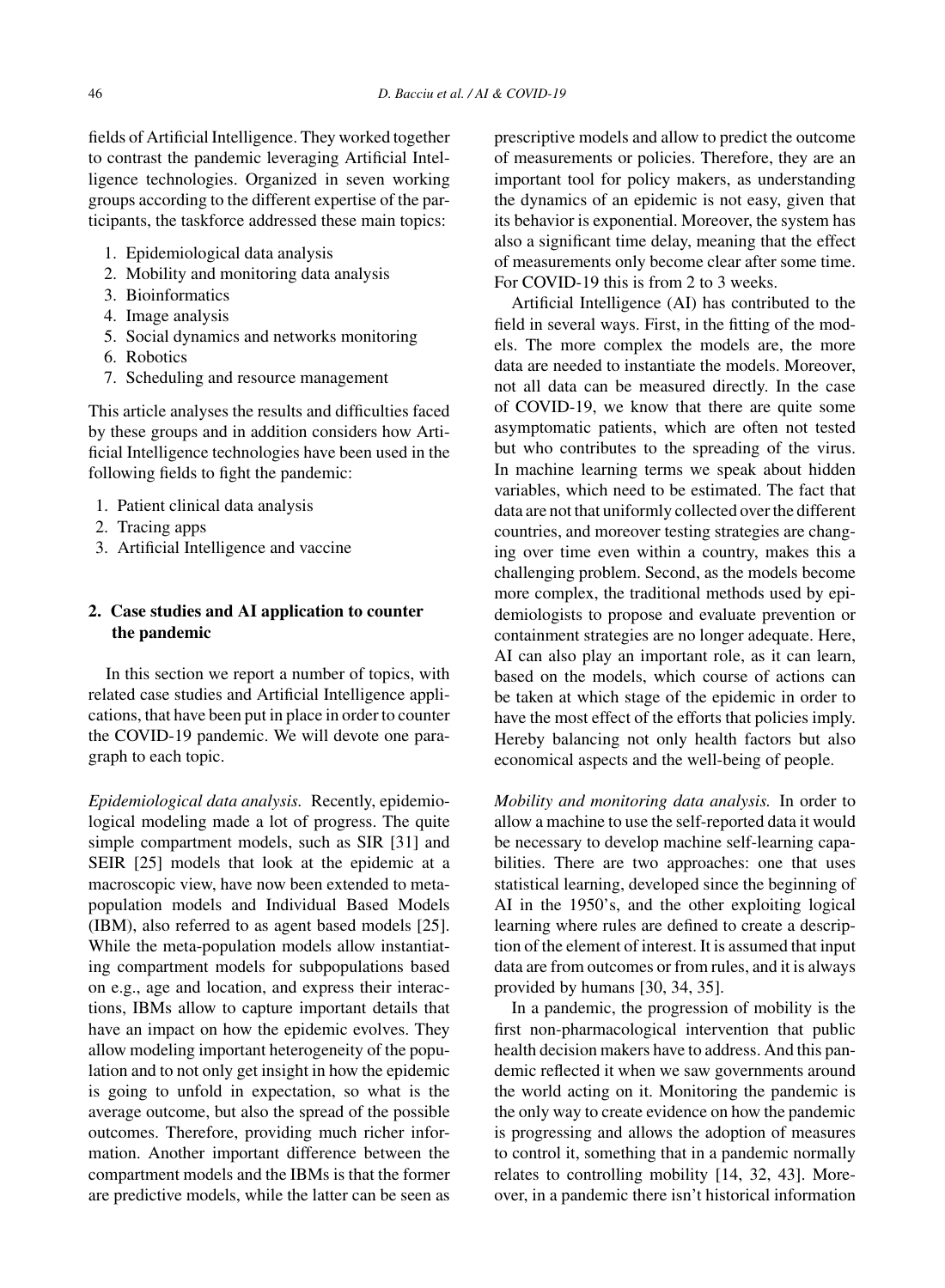to be able to use data hungry analytical tools, such as deep learning, to develop insights from the existing data [2]. From the beginning it was visible a focus on the development of apps for collecting monitoring and mobility data, and publicly available data such as flights routes, population comorbidities and prescription could be sources of data [4, 36, 42].

Disease symptoms clustering was one of early use of self-reported data taken from traditional statistical modelling; machine learning (ML) much lately started to allow the development of risk assessment and prevalence models. The evidence was that developing ML under uncertainty is challenging because ML relies on a finite description of the world, being it a huge amount of data (big data) with the aim to reduce uncertainty or a well-defined outcome, something that from the pandemic perspective is quite impossible. We started by looking into a preprocessing of data that would allow the data to flow into the ML system always in the same format and from where a ML self-learning approach using Complex Networks would assemble knowledge graphs (KG's). Those KG's would then be quantified using entropy to determine state changes, and inference would be driven from communities and weights [10, 41].

*Bioinformatics.* Bioinformatics is an umbrella term covering several aspects at the interaction between computer science and biomedical data. One of the characterizing challenges of bioinformatics is the need of dealing with data that is noisy, highdimensional, and often highly heterogeneous in nature, integrating clinical evidence, genomic and proteomic information, as well as molecular data. In such a context, it is natural to turn the attention towards ML methods, whose data-driven nature and flexibility allow to accommodate the complexities of multi-sourced data as well as integrate it for predictive purposes. The analysis of COVID-19 data has been no exception, in this sense, with one additional challenge linked to the scarcity of sample data available in the early phases of the pandemic, a fact that heavily affects data-driven methods. That is why most of the work in this context focused on applications and ML methods where the few available sample data could be integrated with existing bio-medical knowledge. A notable example in this sense has been that of drug repurposing which aims at identifying new therapeutic effects for existing approved drug within the context of COVID-19 treatment, in a clear attempt to shorten the time needed to identify and put into operation COVID-19 therapies. Drug repurposing, in particular, has been tackled by leveraging prior knowledge available under the form of protein interactions (within the human and also between the host and the viral proteins), gene networks as well as data describing known drugprotein relationships. In [7], it has been provided one of the first resource collecting in one place all the clinical evidence on COVID-19 and the human genomic and proteomic information available at the time of release. The repository contains data characterizing molecular aspects of human diseases, drugs and protein-protein interactions between the human organism and the COVID-19, made freely available for actively supporting the COVID-19 research community. The kind of information available in such repositories is of relational nature, which is amenable to be processed by network science methods and ML models for structured data, such as Deep Graph Networks (DGN) [8]. One of the early work in the context of COVID-19 drug repurposing is [47], which leverages a combination of network proximity measures on protein-protein data with genomic data analysis. In [26], classical networks science proximity measures are integrated with DGN methods. Lately [29, 46], have framed drug re-purposing as a link prediction task in a biological knowledge-base of drug-disease relationships augmented with known relationships for coronaviruses.

*Image analysis.* Diagnostic image analysis has been the primary application domain for AI methodologies since the early onset of the COVID-19 pandemic, also due to early release of publicly available datasets. Several research groups have begun to revamp the pipelines developed to classify lesions to recognize interstitial pneumonia damages resulting in a plethora of scientific works being quickly released, mostly dealing with lungs CT scans by means of Convolutional Neural Network solutions. Initially, these works focused on fast release of results obtained in single-centre data, rather than providing clearly reproducible empirical settings, performing multicentric studies and defining standardized setups to allow confronting the performance of different AI solutions [20, 44]. As such it had been difficult to identify the most promising and robust research directions. Following up this initial exploratory phase, the community engaged in developing more robust and general solutions, such as HPC platforms and cloud software engineering methodologies enabling large scale experimentation of AI models for medical imaging [16], while also taking into consideration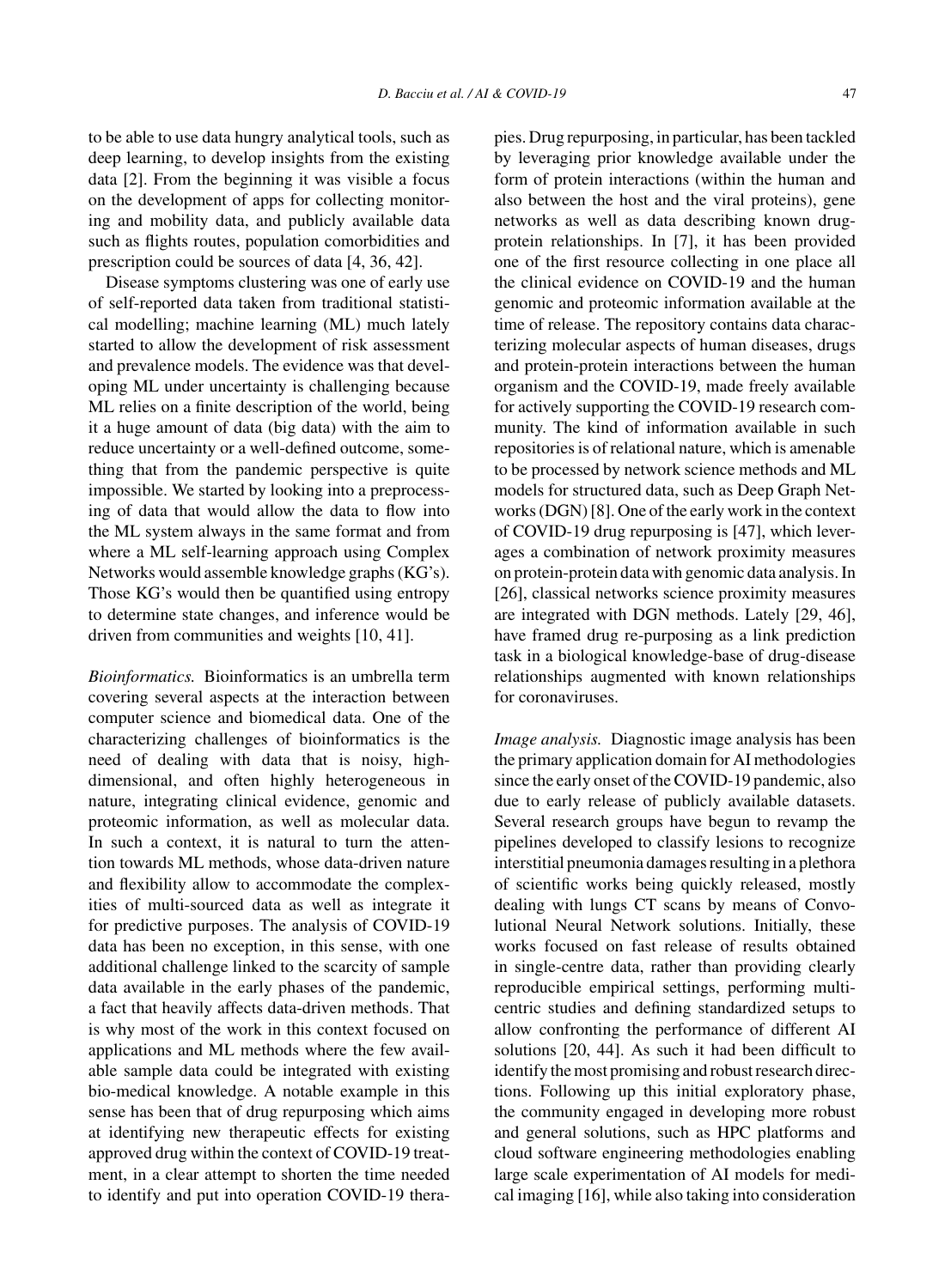explainability and reproducibility aspects [39]. Lately, the attention of the community has started to focus on medical imaging methodologies characterized by an increased portability of the equipment, such as X-rays and ultrasound, even at the costs of reduced quality and resolution of the sample. These are the imaging data where the use of AI models can possibly provide the most tangible added value. Several of the works in this context focused on developing deep learning solutions which can be used in practice, on aspects such as certification from medical equipment [37] and deployment in portable resourceconstrained devices [33].

*Social dynamics and networks monitoring.* This topic focuses on the analysis of information circulating on social media, and specifically on the popular microblogging platform Twitter, based on a wide spectrum of AI-based techniques including natural language processing for psycholinguistics analysis, social bot classification and network science. Challenges are related to identifying, quantifying and monitoring the spread of disinformation and information on social media platforms, a phenomenon named "infodemic" by the World Health Organization in early February 2020. A relevant work in this direction has been developed as part of the CLAIRE COVID-19 initiative, which has tackled considerable challenges connected to the lack of theoretical and computational tools designed for infodemic monitoring purposes, as well as the lack of existing publicly available data to tune existing techniques. Therefore, a dedicated pipeline has been developed to gather, store and analyse in nearly real-time the big flow of social media data, consisting in more than four millions posts per day about coronavirus and COVID-19, with an estimate coverage of more than 60% of the public discussion worldwide. Some outcomes of the analysis show that the data provide significant information about infodemic waves in 127 countries [40], analyzing more than one billion posts, publicly releasing the data to speed up the research efforts to fight disinformation and misinformation spreading<sup>3</sup>. Other initiatives in this direction are the WHO Information Network for Epidemics (EPI-WIN) team, to speed up the development of a stable and publicly available tool – namely the COVID-19 Infodemic Observatory4, and the Twitter COVID-19 Working Group's efforts, obtaining from Twitter a dedicated

<sup>3</sup><https://osf.io/n6upx/> 4<https://covid19obs.fbk.eu/#/> access to their firehose, i.e. the total flow of messages about COVID-19 in all languages, filtered by more than 500 keywords selected by human annotators. To date, this huge volume of data is worth more than 6 TB, in more than 0.7 billion public messages with a 100% coverage across the world.

The lack of a dedicated computing infrastructure, either more powerful and specific for such data, can be a major challenge to perform devoted research in the area. On a broader perspective, the circumstances have put in evidence the need for hardware and researchers working on infodemic, especially in the view of future events and challenges – such as climate change – where significant infodemic waves are expected. The access to social media data requires several efforts: for the future, there would be the need to have a mediator to facilitate the data gathering and access to a dedicated computing infrastructure for AIbased data analytics of social and network dynamics. The role of infodemic for policy-making in public health is rapidly becoming critical.

*Robotics.* The goal in this area is to empower with AI the robots that can better help mitigate the effects of the COVID-19 pandemics. A common pitfall is that there is a mismatch between the expectations raised on what robotics could have done to mitigate this emergency, and what it could actually do, analyzed in the following. Robotic experts and observers alike agree that robots have a tremendous potential to help in a pandemic situation: opportunities include providing care to isolated people, easing communication during lockdown, delivering food and goods, monitoring isolated people, disinfecting places, ensuring compliance to safety rules, and even companionship and entertainment. In face of these strong expectations, there are relatively few robots that were actually deployed, and robotics cannot certainly be said to have had a major impact in the mitigation of the current pandemics. Two types of challenges that hindered the impact of robotics are: socio-economic challenges, and technological challenges. The former include the lack of pre-existing connections between robotic researchers and the health sector, be it government or private, as well as the lack of suitable technological and organisational infrastructure. Creating these connections or infrastructure during the crisis turned out not to be feasible. As for the technological challenges, in order to be effectively deployed and used in a pandemic situation, a robotic system needs to be reliable (it can operate for a long time without failures), resilient (able to adapt to situations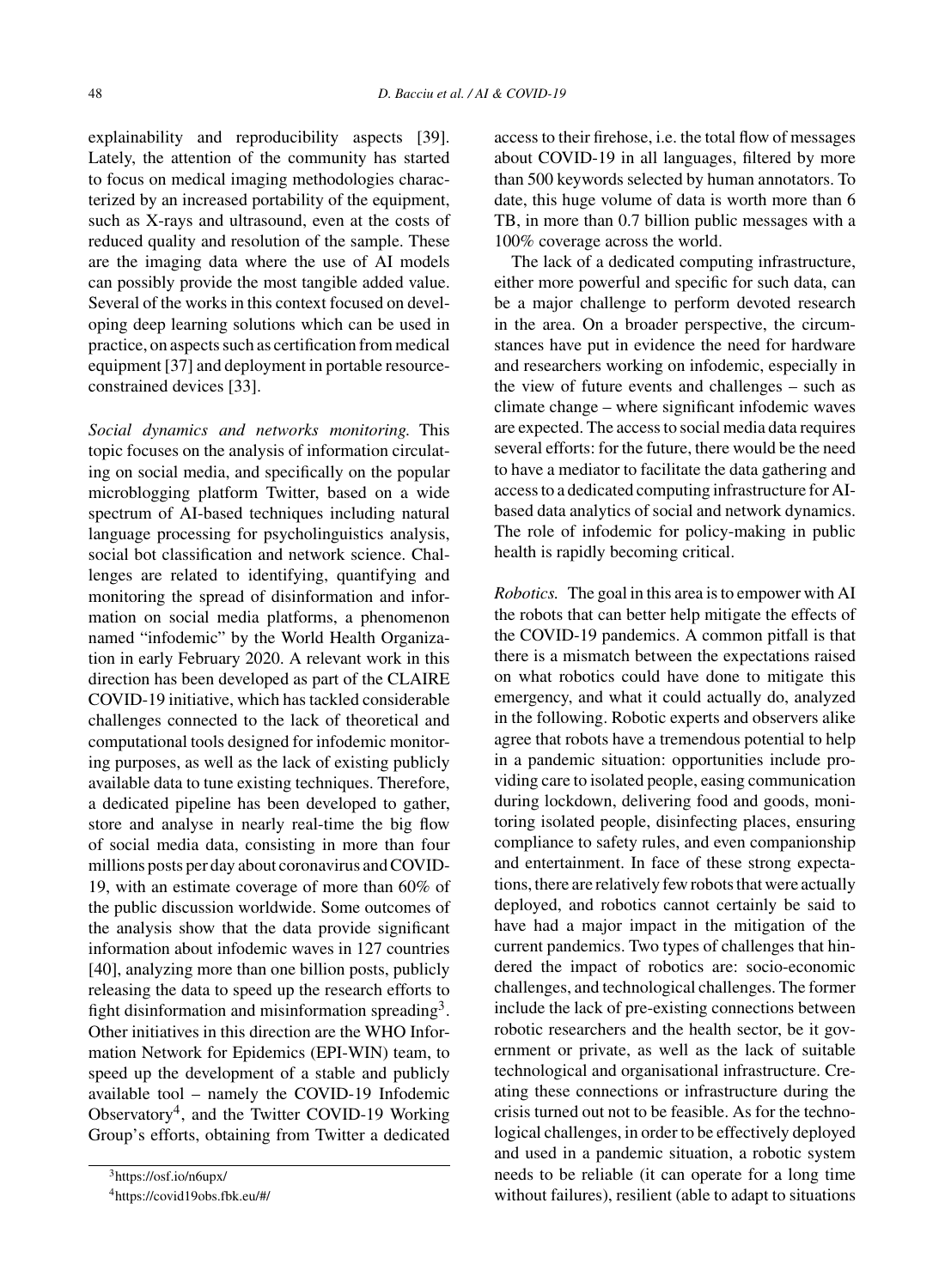different from the nominal ones), flexible (it must be easy to reprogram it for a different task or environment) and user-friendly (it must be possible for non-technical people to use it with minimal or no training). Unfortunately, and despite the impressive advances in robotics in the last two decades, robots are not yet sufficiently advanced in any of the above aspects. This is because robots are complex, integrated systems that interact with the physical world using noisy sensors and unreliable actuators. Moreover, the above aspects are interdependent: for instance, making a robot reliable often requires strong specialization in the hardware and/or in the algorithms, which reduces flexibility. In this context AI technologies can be pivotal in overcoming the above

technological challenges: these include intelligent failure detection and recovery to increase reliability, long-life learning and adaptation to increase resiliency, automated planning to increase flexibility, and natural language understanding and user modelling to increase user-friendliness.

*Scheduling and resource management.* The possibility of automatically scheduling certain activities and treatments, together with the ability to manage resources efficiently, have gained even more attention during the pandemic, given the needs of having very efficient scheduling to be able to treat more patients, and/or being able to treat also non COVID patients, and the scarcity of resources.

Modeling and solving real problems and contingent situations usually leverages classical AI planning and scheduling techniques, These are often based on knowledge representation and reasoning methodologies, such as Answer Set Programming [12, 22–24], possibly hybridized with constraint programming [9], and extended to work on parallel architectures, in which a problem (defined in terms of e.g., requirements, constraints, input and preferences) is modeled using a knowledge representation language, and solving is done automatically. Such solvers can parse and interpret the language and are then employed to automatically compute a solution (a schedule) that corresponds to the solution of the original problem. Such classical AI techniques can be complemented by machine learning methods that analyze input data and compute ML models to "parametrize" the scheduling problem.

Concrete problems that can be analyzed and solved are: nurse scheduling [5, 17], to define the workforce organization of nurses; operating room scheduling in presence of scarce resources (e.g. ICU beds) [19], where patients are assigned to operating rooms taking into account the required specialty and ensuring the presence of an ICU bed if needed; chemotherapy and rehabilitation scheduling [13, 18], for planning cyclic chemotherapy treatments and rehabilitation physiotherapy sessions, respectively, and generation of priority lists.

Effective solutions to these problems, that can be profitably used in practice and made available to the community (in terms of web applications, and/or open platforms, in the spirit of e.g., [6]), require the availability of precise descriptions and specifications about the problem to be analyzed and solved, and about its dynamics: these, are equally important to having access to clinical data. During the hype of the pandemic, there have been difficulties in accessing fresh specifications and data; some data were already at our disposal, or synthetic data were often employed. More recently, the availability of data has increased and is now possible to test some of the proposed solutions on real data, e.g., data about patient management in the ASL1 of the Liguria Region, for what concerns the operating room scheduling; chemotherapy sessions performed by the S. Martino Hospital<sup>5</sup> in Genova, Italy; and rehabilitation sessions managed by ICS Maugueri<sup>6</sup>.

*Patient clinical data anlysis.* The digitalization of patient records is key to facilitate the transition towards personalized medicine and, in the specific case of the COVID-19, to enable a faster response to the pandemic emergency. A key issue that has surfaced in this sense is that while several hospitals and clinical centres had in place procedures to collect patient data in electronic form or to rapidly digitalize physical information, lesser attention had been devoted to design shared patient record schemes as well as procedures for data sharing between centres. As a result of that, the use of multicentric patient data is extremely limited in AI studies [45]. Much of the work in this field focuses on single-centre patient medical data, where ML methods are typically used to predict the evolution of the disease, its severity and to anticipate adverse events [11]. Several works along this line of research have explored a variety of discriminative ML methodologies to predict the risk of the patient to develop acute respiratory distress, also at different level of severity, based on features from hospitalization records. The interested reader

<sup>5</sup><https://www.ospedalesanmartino.it/> 6<https://www.icsmaugeri.it/>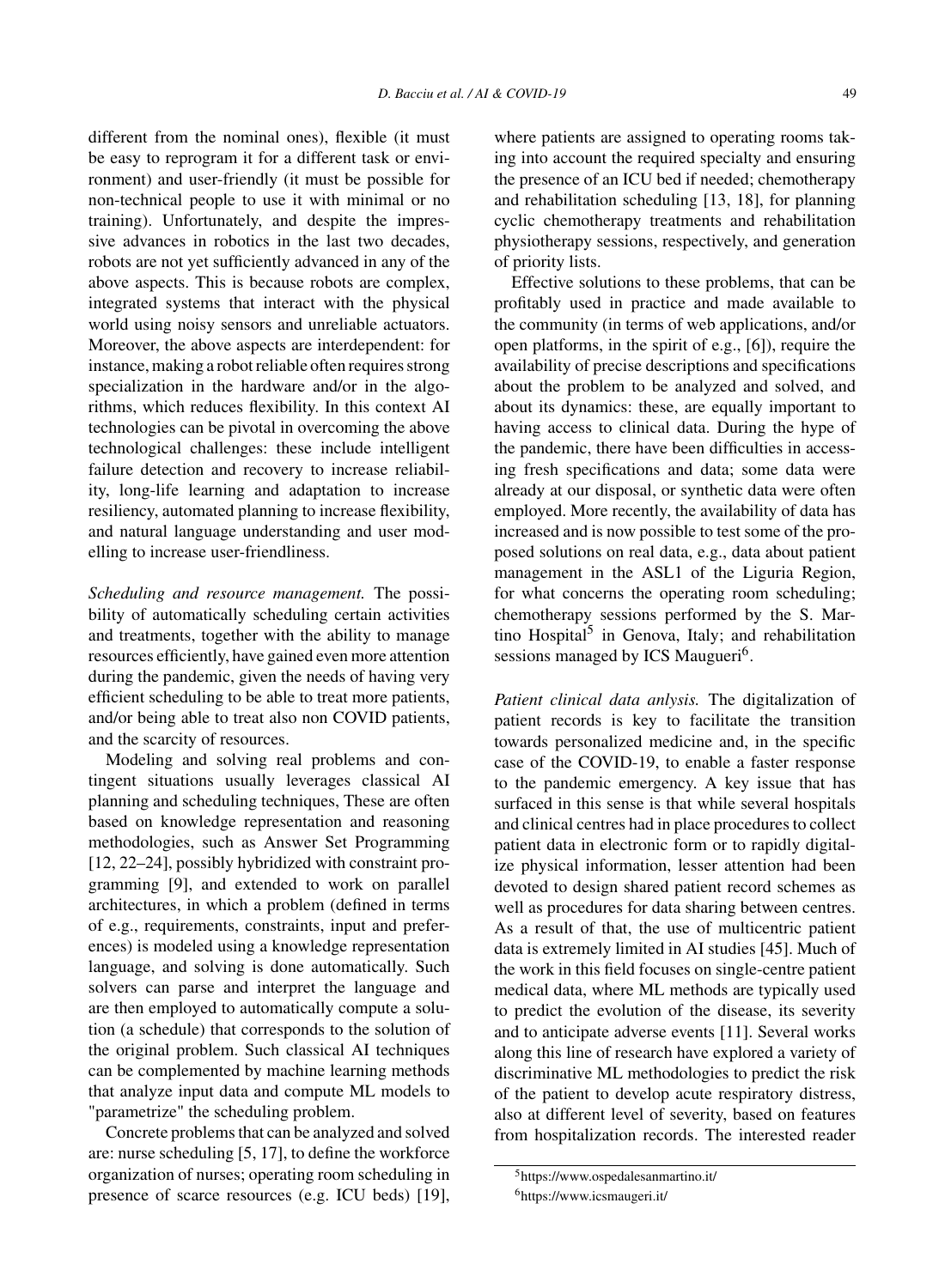can refer to [3] for a specialized review. Several of these works also leveraged the trained ML models to identify the key features influencing more strongly the prediction, in an attempt to help the clinicians in the identification of critical risk factors for the outcome. In this respect, some clinical indicators have been consistently and repeatedly identified by different independent studies [11]. However, it is also widely known how discriminative ML methodologies can be heavily affected by biases and confounders in the data, leading to misleading conclusions induced by distorsive aspects in the data. In the context of pulmonary disease [15], describes a popular example of a discriminative predictor which considered asthma as a feature reducing the risk of pneumonia critical outcomes due to data biases. Causal learning, in this sense, provides methodologies that allow to robustly infer causation relationships in patient clinical data. In the context of COVID-19 [21], has recently proposed an approach that leverages Bayesian Structure Learning to infer a graph representing the causal relationships among the features of patient hospitalization records, also allowing to incorporate prior clinical knowledge as concerns implausible relationships to be discarded by the data-driven process.

*Tracing apps.* Tracing apps were wrongly pointed in some context as tracing the infectious people where they should be tracing symptoms and that created low levels of engagement to use it. In the cases where it was promoted as a symptoms tracking it had a huge impact and allowed the collection and development of very early evidence of the progression. The two cases that we explored were the ZOE app as part of the COVID Symptoms study<sup>7</sup> and the COVIDCare app <sup>8</sup> as part of work done within the taskforce with the Northern Ireland Public Health Agency in a machine learning approach to model the disease progression. A close relation between the app self-reported symptoms and the disease positive cases validated by lab testing was developed, while at the same time the community of the most prevalent systems had a close relation with the symptoms reported by hospital inpatients.

*AI and vaccine.* The availability of secure and efficient vaccines has brought the attention of AI researchers also on how AI can help in this new phase of the pandemic. Of course both ML and scheduling

can help in this issue, and become more important with the increasing availability of doses. For what concern the application of scheduling methodologies in this area, building automated tools for vaccination planning is a plus. At the moment, such planning is done manually or using custom systems with relative "Intelligence". Instead, solutions based on AI planning and scheduling techniques employing knowledge representation and reasoning methodologies are being developed, with the aim of verifying the quality of the scheduling done so far, and hopefully supporting further vaccination phases with AI methods [1, 38]. This involves both scheduling and rescheduling in case some scheduled appointment is canceled for the unavailability of either operators or patients. For what concern, instead, the application of ML techniques, they can allow to understand the vaccination effects and incorporate that knowledge in the modelling of the pandemic progression. ML has the capability to integrate different data in near real time and integrate it into a computational model to provide actionable knowledge. However, current ML based applications rely on an expert labelling of the expected outcome. This limitation should be addressed in order to be able to build models accounting for vaccination effects. Self-reported data and self-learning approaches seem promising directions to allow to integrate vaccination-related information as part of an open learning approach [28].

## **3. Conclusion and recommendations**

*Invest in research.* What we are seeing is a huge effort on bringing AI to the front of public health approaches to understand the diseases progression and to create conditions to allow the development of evidence based public health. Several of these approaches are under development in the UK with a clear fundamental role of the UK national institute for health data science (HDRUK) by acting as a data HUB, SAIL databank by acting as a common repository for different data sets, from mental health data to self-reported, and a new lighthouse institute to explore novel models for disease prevention. The CLAIRE Task Force, having multidisciplinary approaches, can be in forefront of impacting on such a change.

*Multidisciplinary approach.* A key learning from the CLAIRE's taskforce experience and from the several AI working groups that emerged during the pandemic

<sup>7</sup><https://covid.joinzoe.com> 8<https://covid-19.hscni.net/covidcare-ni-mobile-app/>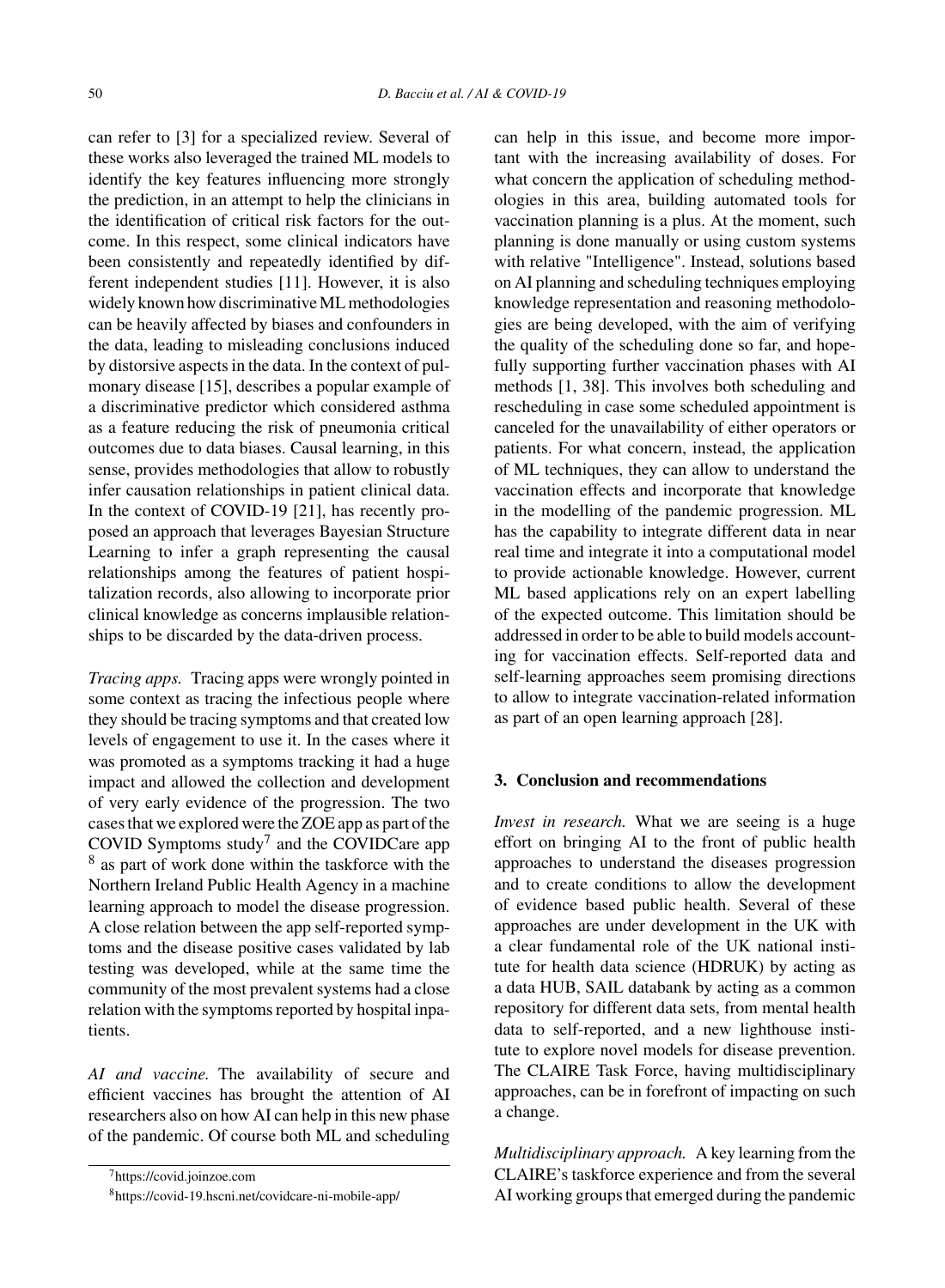is the need of multidisciplinary teams where AI scientists and AI experts work together with domain experts to better identify the complexity of the context, define the priorities and work on feasible solutions.

*Data availability, integration and infrastructure.* AI needs to be capable of ingesting heterogeneous data from a multitude of sources, trying not to rely only on the data-induced knowledge but being capable of embracing an open-world approach and life-long learning process. Interoperable data is essential but we also need secure infrastructures where data can be collected and we need protocols that regulate sharing and utilisation of data according to the trustworthy human-centric way put forward in the European AI regulation<sup>9</sup>.

*Need for a European research center for AI.* The fragmentation of the European AI & COVID-19 initiatives urges for a creation of a European Center for AI, in close collaboration with other center all over the world to share data and knowledge. The center will create a network of excellence including the best AI scientists, researchers and AI experts and fostering the research of AI technologies based on the European values. The European AI Center will work with Industry, Governments and Civil Organisation to bring the benefits of AI technologies into our society.

*AI for sustainable development.* AI technologies represent a very powerful tool for humans to address the challenges of our society and to develop new paradigm to reach a more sustainable development from the economical, societal and environmental point of view.

#### **Acknowledgments**

The authors wish to thank all volunteers of the CLAIRE COVID-19 taskforce for their contribution. In particular, we would like to acknowledge the other members of the CLAIRE core: Gianluca Bontempi, Ricardo Chavarriaga, Hans De Canck, Holger Hoos, Iarla Kilbane-Dawe, and Tonio Ball, and the other topic coordinators: Marco Aldinucci, Manlio De Domenico, Ann Nowé, and Alessandro Saffiotti, who have supported this work.

### **References**

- [1] A. Abdulla, B. Wang, F. Qian, T. Kee, A. Blasiak, Y.H. Ong, L. Hooi, F. Parekh, R. Soriano, G.G. Olinger, J. Keppo, C.L. Hardesty, E.K. Chow, D. Ho and X. Ding, Project IDentif.AI: Harnessing artificial intelligence to rapidly optimize combination therapy development for infectious disease intervention, *Advanced Therapeutics* **3**(7) (2020), 2000034. ISSN 2366–3987. doi: 10.1002/adtp.202000034
- [2] D. Alahakoon, R. Nawaratne, Y. Xu, D. De Silva, U. Sivarajah and B. Gupta, Self-building artificial intelligence and machine learning to empower big data analytics in smart cities, *Information Systems Frontiers* (2020). ISSN 1387- 3326. doi: 10.1007/s10796-020-10056-x
- [3] N. Alballa and I. Al-Turaiki, Machine learning approaches in covid-19 diagnosis, mortality, and severity risk prediction: A review, *Informatics in Medicine Unlocked* **24** (2021), 100564, ISSN 2352-9148. doi: <https://doi.org/10.1016/j.imu.2021.100564>.
- [4] H. Alsdurf, E. Belliveau, Y. Bengio, T. Deleu, P. Gupta, D. Ippolito, R. Janda, M. Jarvie, T. Kolody, S. Krastev, T. Maharaj, R. Obryk, D. Pilat, V. Pisano, B. Prud'homme, M. Qu, N. Rahaman, I. Rish, J.-F. Rousseau, A. Sharma, B. Struck, J. Tang, M. Weiss and Y.W. Yu, COVI White Paper. *arXiv*, (2020).
- [5] M. Alviano, C. Dodaro and M. Maratea, An advanced answer set programming encoding for nurse scheduling, In *Floriana Esposito, Roberto Basili, Stefano Ferilli, and Francesca A. Lisi, editors, Advances in Artificial Intelligence -Proceedings of the 16th International Conference of the Italian Association for Artificial Intelligence (AI\*IA 2017), volume 10640 of Lecture Notes in Computer Science, pages 468–482*. Springer, (2017).
- [6] A. Armando, C. Castellini, E. Giunchiglia, M. Idini and M. Maratea, TSAT++: an open platform for satisfiability modulo theories, *Electronic Notes in Theoretical Computuer Science* **125**(3) (2005), 25–36.
- [7] D. Bacciu, F. Errica, A. Gravina, F. Landolfi, L. Madeddu, M. Podda and G. Stilo, Covid19 initiative: A curated network of protein-drug-gene data and virus-host interactions for drug-repurposing research, *Technical report, CLAIRE COVID-19 Taskforce* (2020). [https://github.com/CLAIRE-](https://github.com/CLAIRE-COVID-T4/covid-data)COVID-T4/covid-data.
- [8] D. Bacciu, F. Errica, A. Micheli and M. Podda, A gentle introduction to deep learning for graphs, *Neural Networks* **129** (2020), 203–221.
- [9] M. Banbara, B. Kaufmann, M. Ostrowski and T. Schaub, Clingcon: The next generation, *Theory and Practice of Logic Programming* **17**(4) (2017), 408–461.
- [10] A.-L. Barabási, The network takeover. *Nature Physics* **8**(1) (2012), 14–16. ISSN 1745–2473. doi: 10.1038/nphys2188
- [11] J. Bullock, A. Luccioni, K.H. Pham, C.S.N. Lam and M. Luengo-Oroz, Mapping the landscape of artificial intelligence applications against covid-19, *Journal of Artificial Intelligence Research* **69** (2020). doi: 10.1613/JAIR.1.12162
- [12] F. Calimeri, M. Gebser, M. Maratea and F. Ricca, The design of the fifth answer set programming competition, *CoRR, abs/1405.3710*, (2014). URL [http://arxiv.org/abs/1405.3710.](http://arxiv.org/abs/1405.3710)
- [13] M. Cardellini, P. De Nardi, C. Dodaro, G. Galatà, A. Giardini, M. Maratea and I. Porro, A twophase ASP encoding for solving rehabilitation scheduling, In *Proceedings of the 5th International Joint Conference on Rules and Reasoning*

<sup>9</sup>[https://digital-strategy.ec.europa.eu/en/library/proposal](https://digital-strategy.ec.europa.eu/en/library/proposal-regulation-laying-down-harmonised-rules-artificial-intelligence)regulation-laying-down-harmonised-rules-artificial-intelligence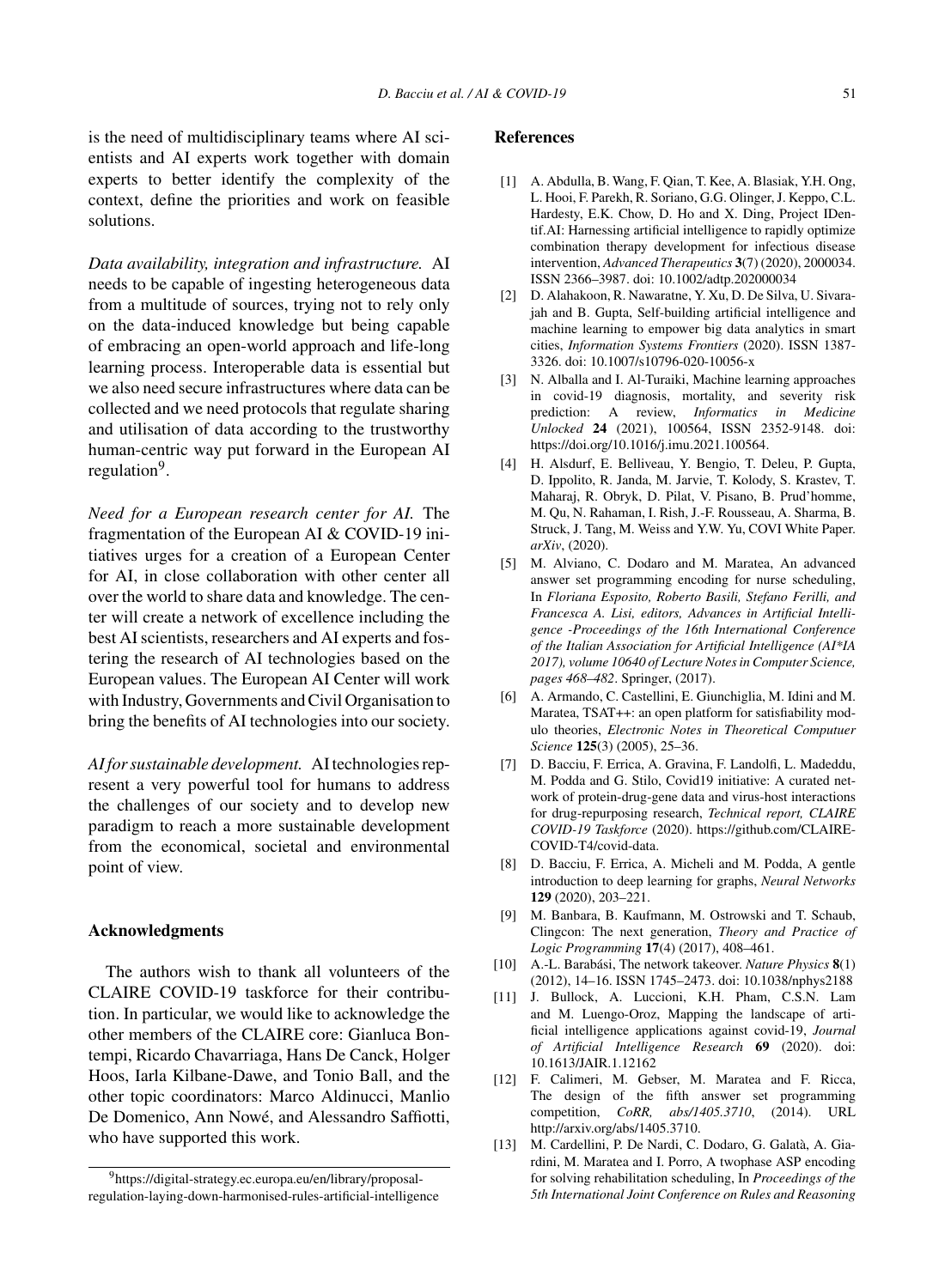*(RuleML+RR 2021)*, Lecture Notes in Computer Science. To appear, (2021).

- [14] A. Carteni;, L. Di Francesco and M. Martino, How mobility habits influenced the spread of the COVID-19 pandemic: Results from the Italian case study, *The Science of the Total Environment* **741** (2020), 140489, doi: 10.1016/j.scitotenv.2020.140489
- [15] R. Caruana, Y. Lou, J. Gehrke, P. Koch, M. Sturm and N. Elhadad, Intelligible models for healthcare: Predicting pneumonia risk and hospital 30-day readmission, In *Proceedings of the 21th ACM SIGKDD International Conference on Knowledge Discovery and Data Mining*, (2015), 1721–1730.
- [16] I. Colonnelli, B. Cantalupo, I. Merelli and M. Aldinucci, Streamflow: cross-breeding cloud with hpc, *IEEE Transactions on Emerging Topics in Computing* (2020). doi: 10.1109/TETC.2020.3019202
- [17] C. Dodaro and M. Maratea, Nurse scheduling via answer set programming, In *Marcello Balduccini and Tomi Janhunen, editors, Proceedings of the 14th International Conference on Logic Programming and Nonmonotonic Reasoning (LPNMR 2017)*, volume 10377 of Lecture Notes in Computer Science, pages 301–307. Springer, (2017).
- [18] C. Dodaro, G. Galatà, M. Maratea, M. Mochi and I. Porro, An ASP-based solution to the chemotherapy treatment scheduling problem, *Theory and Pratice of Logic Programming* **21**(6) (2021), 835–851.
- [19] C. Dodaro, G. Galatà, M.K. Khan, M. Maratea and I. Porro, Operating room (re)scheduling with bed management via ASP, *Theory and Practice of Logic Programming*. To appear, (2022).
- [20] D. Dong, Z. Tang, S. Wang, H. Hui, L. Gong, Y. Lu, Z. Xue, H. Liao, F. Chen, F. Yang, R. Jin, K. Wang, Z. Liu, J. Wei, W. Mu, H. Zhang, J. Jiang, J. Tian and H. Li, The role of imaging in the detection and management of covid-19: A review, *IEEE Reviews in Biomedical Engineering* **14** (2021), 16–29. doi: 10.1109/RBME.2020.2990959
- [21] E. Ferrari, L. Gargani, G. Barbieri, L. Ghiadoni, F. Faita and D. Bacciu, A causal learning framework for the analysis and interpretation of COVID-19 clinical data, *CoRR, abs/2105.06998*, (2021). URL <https://arxiv.org/abs/2105.06998>.
- [22] M. Gebser, M. Maratea and F. Ricca, What's hot in the answer set programming competition. In Dale Schuurmans and Michael P. Wellman, editors, *Proceedings of the Thirtieth AAAI Conference on Artificial Intelligence (AAAI 2016), pages 4327*–*4329*. AAAI Press, (2016).
- [23] M. Gebser, M. Maratea and F. Ricca, The design of the seventh answer set programming competition, In *Marcello Balduccini and Tomi Janhunen, editors, Proceedings of the 14th International Conference on Logic Programming and Nonmonotonic Reasoning (LPNMR 2017), volume 10377 of Lecture Notes in Computer Science, pages 3*–*9*. Springer, (2017).
- [24] M. Gebser, M. Maratea and F. Ricca, The seventh answer set programming competition: Design and results, *Theory Pract. Log. Program.* **20**(2) (2020), 176–204.
- [25] V. Grimm, U. Berger, F. Bastiansen, S. Eliassen, V. Ginot, J. Giske, J. Goss-Custard, T. Grand, S.K. Heinz, G. Huse, et al., A standard protocol for describing individual-based and agent-based models,*Ecological Modelling* **198**(1-2) (2006), 115–126.
- [26] D.M. Gysi, Í.D. Valle, M. Zitnik, A. Ameli, X. Gan, O. Varol, S.D. Ghiassian, J.J. Patten, R. Davey, J. Loscalzo and A.- L. Barabási, Network medicine framework for identifying

drug repurposing opportunities for covid-19, *ArXiv*, (2020).

- [27] K. Heng and C.L. Althaus, The approximately universal shapes of epidemic curves in the susceptibleexposedinfectious-recovered (seir) model, *Scientific Reports* **10**(1) (2020), 1–6.
- [28] Y. Hu, J. Jacob, G.J.M. Parker, D.J. Hawkes, J.R. Hurst and D. Stoyanov, The challenges of deploying artificial intelligence models in a rapidly evolving pandemic, *Nature Machine Intelligence* **2**(6) (2020), 1–3. doi: 10.1038/s42256-020-0185-2
- [29] V.N. Ioannidis, D. Zheng and G. Karypis, Few-shot link prediction via graph neural networks for covid-19 drugrepurposing, *arXiv*, (2020).
- [30] W. Jin, T. Derr, H. Liu, Y. Wang, S. Wang, Z. Liu and J. Tang, Self-supervised Learning on Graphs: Deep Insights and New Direction, *arXiv*, (2020).
- [31] W.O. Kermack and A.G. McKendrick, A contribution to the mathematical theory of epidemics, *Proceedings of the royal society of london. Series A, Containing papers of a mathematical and physical character*, **115**(772) (1927), 700–721.
- [32] M.U.G. Kraemer, C.-H. Yang, B. Gutierrez, C.-H. Wu, B. Klein and D.M. Pigott, Open COVID-19 Data Working Group†, L. du Plessis, N.R. Faria, R. Li, W.P. Hanage, J.S. Brownstein, M. Layan, A. Vespignani, H. Tian, C. Dye, O.G. Pybus and S.V. Scarpino, The effect of human mobility and control measures on the COVID-19 epidemic in China. *Science* **368**(6490) eabb4218-10, 03 (2020). doi: 10.1126/science.abb4218
- [33] X. Li, C. Li and D. Zhu, Covid-mobilexpert: On-device covid-19 patient triage and follow-up using chest xrays, In *2020 IEEE International Conference on Bioinformatics and Biomedicine (BIBM 2020), pages 1063–1067*, (2020). doi: 10.1109/BIBM49941.2020.9313217
- [34] X. Liu, F. Zhang, Z. Hou, L. Mian, Z. Wang, J. Zhang and J. Tang, Self-supervised Learning: Generative or Contrastive, *IEEE Transactions on Knowledge and Data Engineering* **PP**(99) (2021), 1–1, ISSN 1041-4347. doi: 10.1109/tkde.2021.3090866
- [35] Y. Liu, M. Jin, S. Pan, C. Zhou, F. Xia and P.S. Yu, Graph Self-Supervised Learning: A Survey. *arXiv*, (2021).
- [36] M.N. Lochlainn, K.A. Lee, C.H. Sudre, T. Varsavsky, M.J. Cardoso, C. Menni, R.C.E. Bowyer, L.H. Nguyen, D.A. Drew, S. Ganesh, J.L. du Cadet, A. Visconti, M.B. Freydin, M. Modat, M.S. Graham, J.C. Pujol, B. Murray, J.S. El Sayed Moustafa, X. Zhang, R. Davies, M. Falchi, T.D. Spector, A.T. Chan, S. Ourselin and C.J. Steves, Key predictors of attending hospital with COVID19: An association study from the COVID Symptom Tracker App in 2,618,948 individuals. *medRxiv*, (2020), pages 1–14, doi: 10.1101/2020.04. 25.20079251
- [37] K. Murphy, H. Smits, A.J.G. Knoops, M.B.J.M. Korst, T. Samson, E.T. Scholten, S. Schalekamp, C.M. Schaefer-Prokop, R.H.H.M. Philipsen, A. Meijers, J. Melendez, B. van Ginneken and M. Rutten, Covid-19 on chest radiographs: A multireader evaluation of an artificial intelligence system, *Radiology* **296**(3) (2020). doi: 10.1148/radiol. 2020201874
- [38] E. Ong, M.U. Wong, A. Huffman and Y. He, COVID-19 Coronavirus Vaccine Design Using Reverse Vaccinology and Machine Learning, *Frontiers in Immunology* **11** (2020), 1581. doi: 10.3389/fimmu.2020.01581
- [39] M. Pennisi, I. Kavasidis, C. Spampinato, V. Schinina, S. Palazzo, F.P. Salanitri, G. Bellitto, F. Rundo, M. Aldinucci, M. Cristofaro, P. Campioni, E. Pianura, F. Di Stefano,